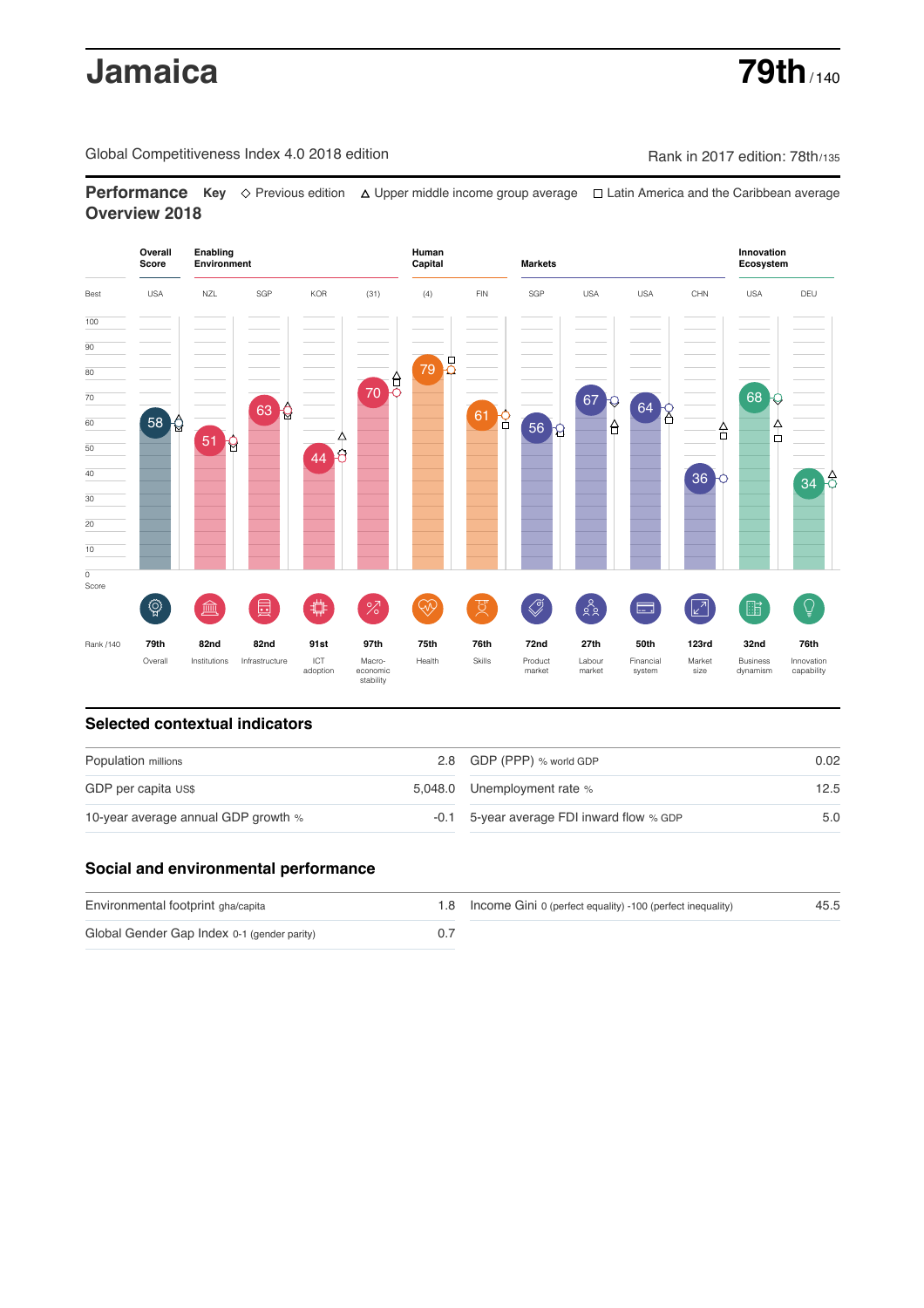### **Jamaica 79th**/140

| <b>Index Component</b>                                                   | Value                        | Score *         | Rank/140 | <b>Best Performer</b>       |
|--------------------------------------------------------------------------|------------------------------|-----------------|----------|-----------------------------|
| 寙<br>Pillar 1: Institutions 0-100 (best)                                 |                              | $50.9$ ^        | 82       | <b>New Zealand</b>          |
| 1.01 Organized crime 1-7 (best)                                          | 3.0                          | 33.5 $\uparrow$ | 134      | Finland                     |
| 1.02 Homicide rate /100,000 pop.                                         | 47.0                         | 0.0             | 137      | Multiple (9)                |
| 1.03 Terrorism incidence 0 (very high) -100 (no incidence)               | 99.9                         | 99.9 ↓          | 52       | Multiple (24)               |
| 1.04 Reliability of police services 1-7 (best)                           | 3.7                          | 44.5 ↓          | 103      | Finland                     |
| 1.05 Social capital 0-100 (high)                                         | 56.5                         | 56.5 $\sqrt{ }$ | 31       | Australia                   |
| 1.06 Budget transparency 0-100 (best)                                    | 34.6                         | $34.6 =$        | 116      | Multiple (2)                |
| 1.07 Judicial independence 1-7 (best)                                    | 4.8                          | 63.6 $\sqrt{ }$ | 40       | Finland                     |
| 1.08 Efficiency of legal framework in challenging regulations 1-7 (best) | 3.4                          | 39.8 ↑          | 63       | Finland                     |
| 1.09 Freedom of the press 0-100 (worst)                                  | 11.3                         | 88.7 ↑          | 6        | Norway                      |
| 1.10 Burden of government regulation 1-7 (best)                          | 3.3                          | 37.8 ↑          | 80       | Singapore                   |
| 1.11 Efficiency of legal framework in settling disputes 1-7 (best)       | 3.6                          | 42.9 ↑          | 75       | Singapore                   |
| 1.12 E-Participation Index 0-1 (best)                                    | 0.31                         | 31.5 $\uparrow$ | 123      | Multiple (3)                |
| 1.13 Future orientation of government 1-7 (best)                         | 3.9                          | 47.5 ↑          | 58       | Singapore                   |
| 1.14 Incidence of corruption 0-100 (best)                                | 44.0                         | 44.0 ↑          | 59       | New Zealand                 |
| 1.15 Property rights 1-7 (best)                                          | 4.5                          | 58.9 ↓          | 57       | Finland                     |
| 1.16 Intellectual property protection 1-7 (best)                         | 4.4                          | 56.2 $\sqrt{ }$ | 59       | Finland                     |
| 1.17 Quality of land administration 0-30 (best)                          | 14.0                         | $46.7 =$        | 78       | Singapore                   |
| 1.18 Strength of auditing and reporting standards 1-7 (best)             | 5.3                          | 72.5 ↑          | 31       | Finland                     |
| 1.19 Conflict of interest regulation 0-10 (best)                         | 5.7                          | $57.0 =$        | 65       | Multiple (2)                |
| 1.20 Shareholder governance 0-10 (best)                                  | 5.3                          | $53.0 =$        | 76       | Kazakhstan                  |
| 員<br>Pillar 2: Infrastructure 0-100 (best)                               |                              | 63.5 $\uparrow$ | 82       | Singapore                   |
| 2.01 Road connectivity index 0-100 (best)                                | 37.1                         | $37.1 =$        | 117      | <b>United States</b>        |
| 2.02 Quality of roads 1-7 (best)                                         | 3.9                          | 48.4 ↑          | 72       | Singapore                   |
| 2.03 Railroad density km of roads/square km                              | n/a                          | n/a             | n/a      | Multiple (20)               |
| 2.04 Efficiency of train services 1-7 (best)                             | 2.7                          | 29.1 ↑          | 85       | Switzerland                 |
| 2.05 Airport connectivity score                                          | 32,568.7                     | 46.0 ↓          | 73       | Multiple (8)                |
| 2.06 Efficiency of air transport services 1-7 (best)                     | 5.2                          | 69.4 $\uparrow$ | 41       | Singapore                   |
| 2.07 Liner Shipping Connectivity Index 0-157.1 (best)                    | 30.3                         | 30.3 $\uparrow$ | 57       | Multiple (4)                |
| 2.08 Efficiency of seaport services 1-7 (best)                           | 4.5                          | 57.9 ↓          | 52       | Singapore                   |
| 2.09 Electrification rate % pop.                                         | 99.5                         | 99.5 ↑          | 76       | Multiple (66)               |
| 2.10 Electric power transmission and distribution losses % output        | 27.6                         | 75.4 ↓          | 121      | Multiple (9)                |
| 2.11 Exposure to unsafe drinking water % pop.                            | 20.0                         | 81.7 $\uparrow$ | 94       | Multiple (23)               |
| 2.12 Reliability of water supply 1-7 (best)                              | 4.5                          | 58.6 $\uparrow$ | 82       | Switzerland                 |
| ₿<br>Pillar 3: ICT adoption 0-100 (best)                                 |                              | 44.4 $\sqrt{ }$ | 91       | Korea, Rep.                 |
| 3.01 Mobile-cellular telephone subscriptions /100 pop.                   | 107.0                        | 89.1 ↓          | 89       | Multiple (68)               |
| 3.02 Mobile-broadband subscriptions /100 pop.                            | 48.9                         | n/a             | 98       | <b>United Arab Emirates</b> |
| 3.03 Fixed-broadband Internet subscriptions /100 pop.                    | 8.3                          | 16.5 $\sqrt{ }$ | 78       | Switzerland                 |
| 3.04 Fibre Internet subscriptions /100 pop.                              | 1.6                          | n/a             | 53       | Korea, Rep.                 |
| 3.05 Internet users % pop.                                               | 44.4                         | 44.4 1          | 90       | Iceland                     |
|                                                                          |                              |                 |          |                             |
| ℅<br>Pillar 4: Macroeconomic stability 0-100 (best)                      | $\qquad \qquad \blacksquare$ | $70.0 =$        | 97       | Multiple (31)               |
| 4.01 Inflation annual % change                                           | 3.4                          | $100.0 =$       | 1        | Multiple (74)               |
| 4.02 Debt dynamics 0-100 (best)                                          | 40.0                         | $40.0 =$        | 113      | Multiple (36)               |
| Qv<br>Pillar 5: Health 0-100 (best)                                      |                              | 79.2 ↑          | 75       | Multiple (4)                |
| 5.01 Healthy life expectancy years                                       | 65.3                         | 79.2 ↑          | 74       | Multiple (4)                |
| 섯<br>Pillar 6: Skills 0-100 (best)                                       | $\overline{\phantom{0}}$     | 60.9 $\sqrt{ }$ | 76       | Finland                     |
| 6.01 Mean years of schooling Years                                       | 9.5                          | $63.3 =$        | 69       | Finland                     |
| 6.02 Extent of staff training 1-7 (best)                                 | 4.3                          | $55.2$ ↑        | 42       | Switzerland                 |
| 6.03 Quality of vocational training 1-7 (best)                           | 4.7                          | 62.0 $\uparrow$ | 29       | Switzerland                 |
| 6.04 Skillset of graduates 1-7 (best)                                    | 4.5                          | 57.6 个          | 42       | Switzerland                 |
| 6.05 Digital skills among population 1-7 (best)                          | 3.9                          | 48.8 ↑          | 79       | Sweden                      |
| 6.06 Ease of finding skilled employees 1-7 (best)                        | 4.5                          | 57.9 个          | 50       | <b>United States</b>        |
| 6.07 School life expectancy Years                                        | 12.8                         | $71.1 =$        | 87       | Multiple (9)                |
| 6.08 Critical thinking in teaching 1-7 (best)                            | 3.7                          | 44.6 ↑          | 50       | <b>United States</b>        |
| 6.09 Pupil-to-teacher ratio in primary education Ratio                   | 25.6                         | 61.0 $\sqrt{ }$ | 94       | Multiple (6)                |